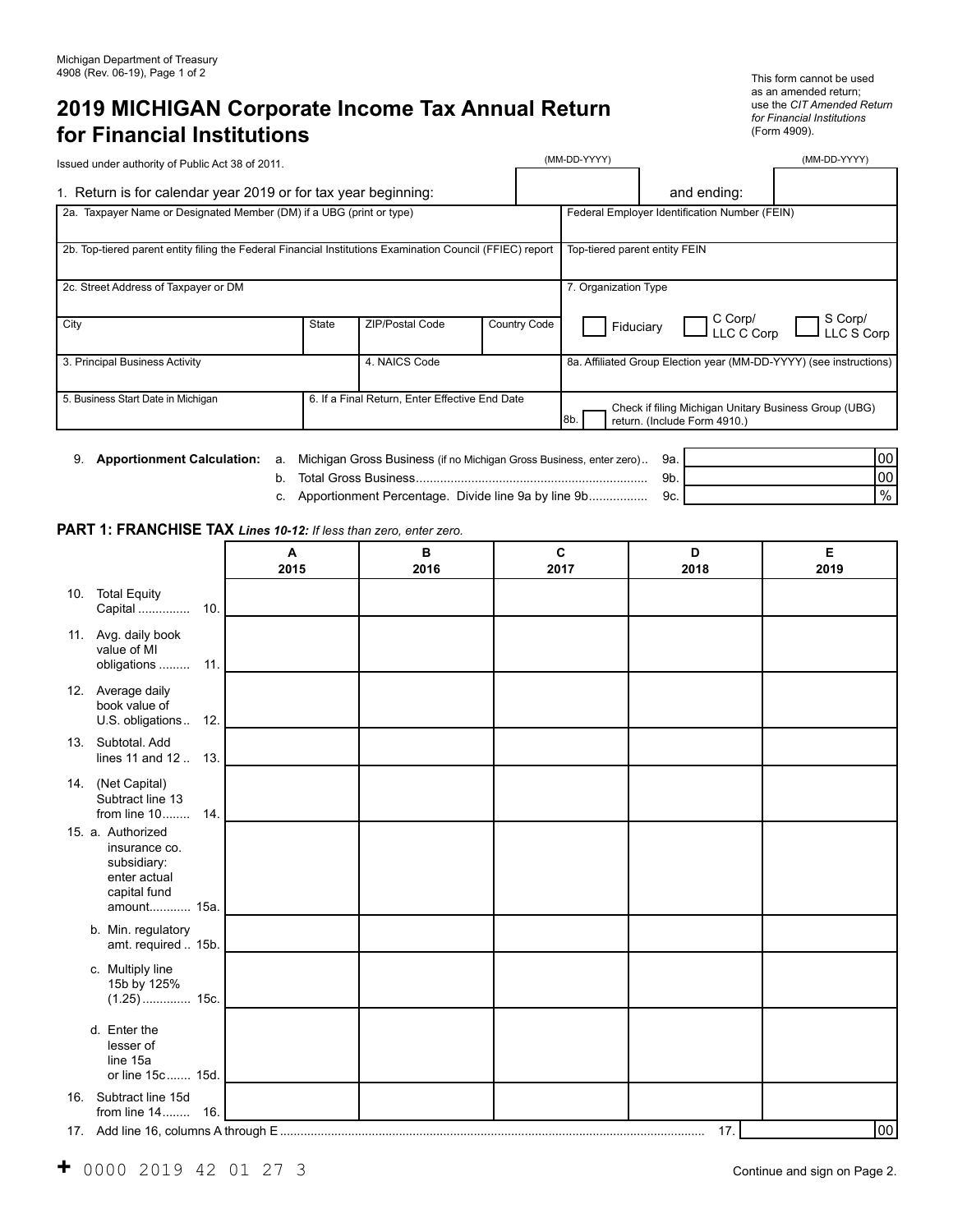#### **PART 1: FRANCHISE TAX — Continued**

| 18. Tax Base (Net Capital for Current Taxable Year). Divide line 17 by number of tax years reported in lines 10 | 18. | 00   |
|-----------------------------------------------------------------------------------------------------------------|-----|------|
|                                                                                                                 | 19  | 00 l |
|                                                                                                                 | 20. | 00   |
|                                                                                                                 | 21. | 00   |
|                                                                                                                 |     | 00   |

## **PART 2: PAYMENTS AND TAX DUE**

| 23. |                                  |    | 00  |     |  |
|-----|----------------------------------|----|-----|-----|--|
|     |                                  | 24 | 00  |     |  |
|     |                                  |    | 100 |     |  |
| 26. |                                  |    |     | 26  |  |
|     |                                  |    |     | 27  |  |
| 28. |                                  |    |     | 28. |  |
|     |                                  |    |     | 29  |  |
|     |                                  |    |     | 30  |  |
|     |                                  |    |     | 31  |  |
|     |                                  |    |     |     |  |
|     | PART 3: REFUND OR CREDIT FORWARD |    |     |     |  |

| 32. Overpayment. Subtract lines 22, 28, 29 and 30 from line 26. If less than zero, leave blank (see instructions)  32. |  |
|------------------------------------------------------------------------------------------------------------------------|--|
| 33. CREDIT FORWARD. Amount on line 32 to be credited forward and used as an estimate for next tax year 33.             |  |
|                                                                                                                        |  |

| 34 | Subtract line 33 from line 32<br>"UND. | ⊀Δ |  |
|----|----------------------------------------|----|--|
|    |                                        |    |  |

| <b>Taxpayer Certification.</b> I declare under penalty of perjury that the information in<br>this return and attachments is true and complete to the best of my knowledge. |                  | <b>Preparer Certification.</b> I declare under penalty of perjury that this<br>return is based on all information of which I have any knowledge. |  |
|----------------------------------------------------------------------------------------------------------------------------------------------------------------------------|------------------|--------------------------------------------------------------------------------------------------------------------------------------------------|--|
|                                                                                                                                                                            |                  | Preparer's PTIN, FEIN or SSN                                                                                                                     |  |
| By checking this box, I authorize Treasury to discuss my return with my preparer.                                                                                          |                  |                                                                                                                                                  |  |
| Authorized Signature for Tax Matters                                                                                                                                       |                  | Preparer's Business Name (print or type)                                                                                                         |  |
| Authorized Signer's Name (print or type)<br>Date                                                                                                                           |                  | Preparer's Business Address and Telephone Number (print or type)                                                                                 |  |
| Title                                                                                                                                                                      | Telephone Number |                                                                                                                                                  |  |

#### **Return is due April 30 or on or before the last day of the 4th month after the close of the tax year.**

**WITHOUT PAYMENT** - Mail return to:

Michigan Department of Treasury PO Box 30803 Lansing MI 48909

Michigan Department of Treasury on the Michigan Department of Treasury check to the return.<br>PO Box 30804 Lansing MI 48909

**WITH PAYMENT** - Pay amount on line 31 Make check payable to "State of Michigan."<br>and mail check and return to: Print taxpayer's FEIN, the tax year, and "CIT Print taxpayer's FEIN, the tax year, and "CIT"<br>on the front of the check. Do not staple the

00 00 00 00

00 00

| 32  |  |
|-----|--|
| 33. |  |
| 34. |  |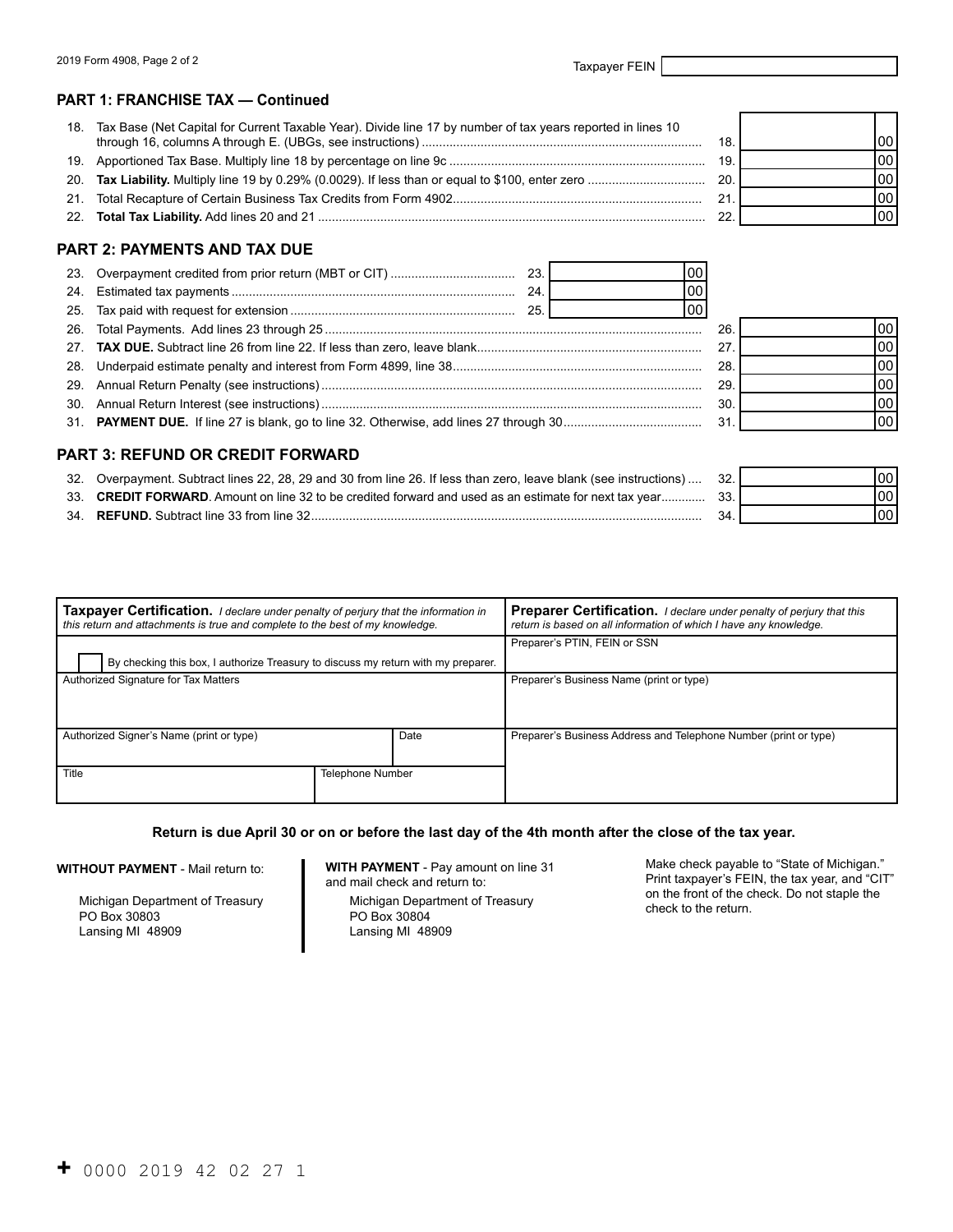## **Instructions for Form 4908 Corporate Income Tax (CIT) Annual Return for Financial Institutions**

## **Purpose**

 To calculate tax liability of a financial institution for CIT.

 Every financial institution with nexus with Michigan must file an annual return. See MCL 206.653 for nexus thresholds. However, a taxpayer whose tax liability is less than or equal to \$100 does not need to file a return or pay the tax.

## **Effects of Public Act 460 of 2018**

 Effective with tax years beginning in 2019, PA 460 of 2018 alters the definition of total equity capital for a financial institution.

 *Total equity capital* is the amount reported by the financial instituion, or in the case of a **Unitary Business Group (UBG)**  of financial instituions, the top-tiered parenty entity, on certain regulatory forms deignated by the Federal Financial Institutions Examination Council (FFIEC) and filed with the office of the comptroller of currency, the Federal Deposit Insurance Corporation (FDIC), or the Federal Reserve System.

 A financial institution will use the FFIEC regulatory report for the period ending with the financial institution's fiscal year end. Likewise, for a unitary business group of financial institutions, the taxpayer uses the FFIEC regulatory report for the period ending with the top-tiered-parent entity's fiscal year end. If the financial institution or top-tiered parent entity does not submit a report for the period ending that coincides with its fiscal year end, the taxpayer should use the last FFIEC regulatory report issued during its fiscal year.

 The Michigan Department of Treasury provides additional guidance on these changes in Revenue Administrative Bulletin (RAB) 2019-XX, available at **[michigan.gov/treasury](https://michigan.gov/treasury)**. Select "Reports & Legals' near the top of the page, then click on "Revenue Administrative Bulletins." RABs are posted according to the year in which they are issued.

#### **Instructions for Unitary Business Groups**

 All financial institution members of a Unitary Business Group (UBG) must file a combined Form 4908 for the group with a Designated Member (DM) that must be the controlling member of the group, unless the controlling member does not have nexus with Michigan. If that is the case, the controlling member may appoint a group member with nexus to serve as the DM.

 **NOTE:** The DM may be an entity other than the top-tiered parent entity if the top-tiered parent entity does not have nexus with Michigan. In that case, the top-tier parent entity's total equity capital and tax year is still used to calculate the tax base.

 **UBGs:** Complete the *CIT Unitary Business Group Combined Filing Schedule for Financial Institutions* (Form 4910) before beginning Form 4908.

 For more information on UBGs, see the *CIT Forms and Instructions for Financial Institutions* (Form 4907), or go online to the Department of Treasury Web site at **www.** 

#### **[michigan.gov/treasuryforms](https://michigan.gov/treasuryforms).**

 **NOTE:** A UBG may include financial institutions, insurance companies, and standard taxpayers. A group containing a mixture of these three taxpayer types may be required to file two or more returns to properly report the activities of the different taxpayer types within the group.

 Under Michigan Public Act 38 of 2011, Section 651(f), *financial institution* means any of the following:

- i. A bank holding company, a national bank, a state chartered bank, a state chartered savings bank, a federally chartered savings association, or a federally chartered farm credit system institution.
- ii. Any entity, other than an entity subject to the tax imposed under Chapter 12 (insurance company), that is directly or indirectly owned by an entity described in (i) and is a member of the UBG.
- iii. A UBG of entities described in (i) or (ii), or both.

 **NOTE:** Because the definition of financial institution for CIT purposes includes any entity (except an insurance company) that is owned by a bank or other entity (as described above) and is a member of a UBG with its owner, this may cause an entity that is not commonly thought of as a financial institution to be treated as one for return filing purposes. A UBG of financial institutions must file a combined return on Form 4908 that includes each member of the group that is a financial institution.

#### **Taxpayer Certification**

 A return filed by a UBG must be signed by an individual authorized to sign on behalf of the DM. Provide the telephone number of that individual at the DM's office.

#### **The Affiliated Group Election**

 The affiliated group election allows a group of persons that satisfy the definition of "affiliated group," (see below) to elect to be treated as a UBG under the CIT even if those persons do not satisfy the relationship test of MCL 208.611(6). The relationship test is discussed in the "UBGs and Combined Filing" section of Form 4907, and online at **<www.michigan.gov/taxes>**.

 The term *affiliated group* means that term as defined in section 1504 of the IRC **except that** 1) the term includes all United States persons that are corporations, insurance companies, or financial institutions, other than a foreign operating entity, and 2) the entities listed in (1) are commonly owned, directly or indirectly, by any member of such affiliated group and other members of which more than 50 percent of the ownership interests with voting rights or ownership interests that confer comparable rights to voting rights of the member is directly or indirectly owned by a common owner or owners.

 A taxpayer makes the election by affirmatively indicating so on the annual return (see line 8a). The affiliated group members are treated as members of a UBG for all purposes. **Once an election is made, it is irrevocable and binding for the tax**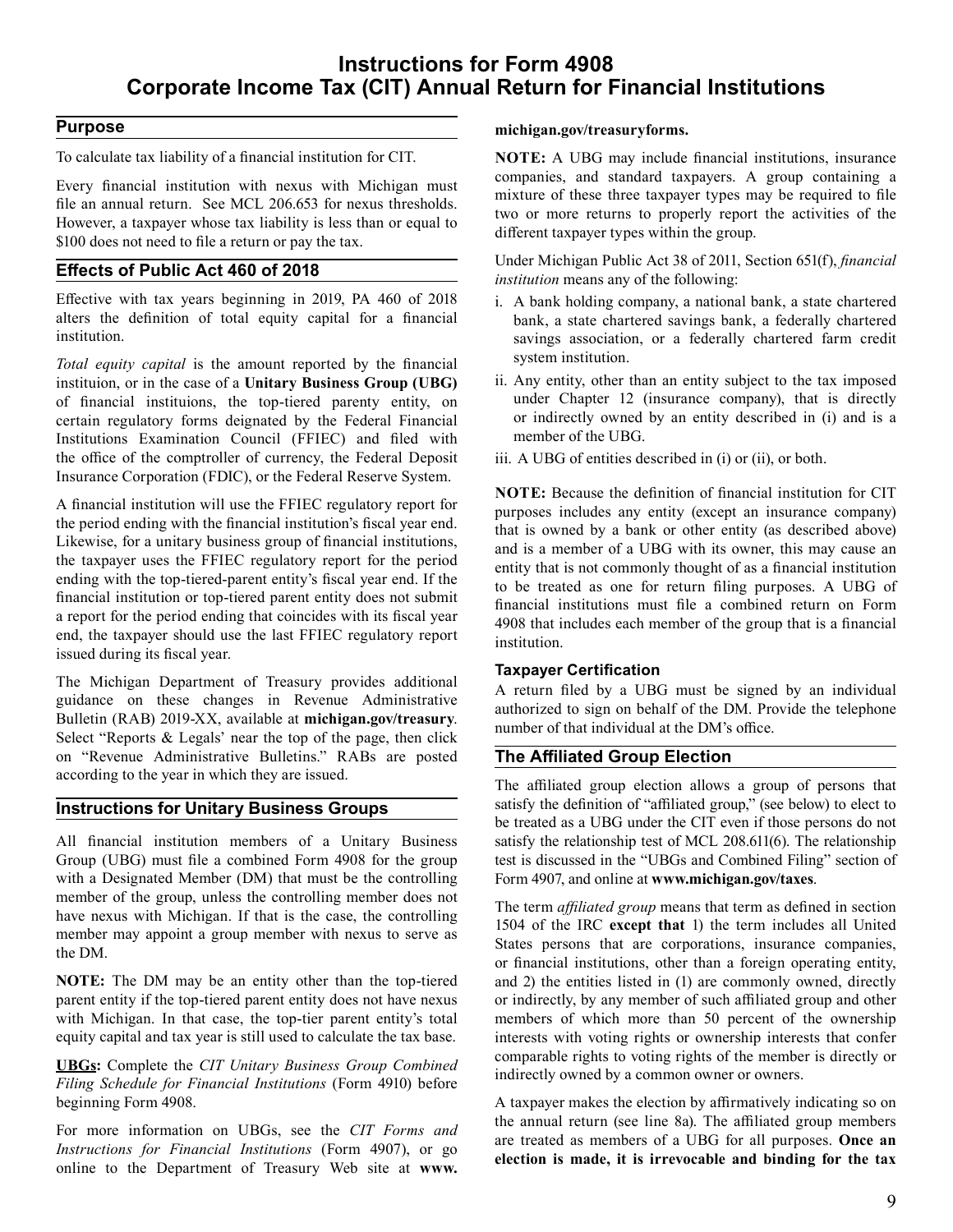**year plus the next 9 tax years.** See MCL 206.691(2) for more information.

## **Line-by-Line Instructions**

*Lines not listed are explained on the form.* 

 Dates must be entered in MM-DD-YYYY format.

 **For periods less than 12 months,** see "General Information for Financial Institutions" in the Michigan CIT for Financial Institutions booklet, Form 4907.

Amended Returns: To amend a current or prior year return, complete the *CIT Amended Return for Financial Institutions*  (Form 4909) that is applicable for that year, and attach a separate sheet explaining the reason for the changes. Include a copy of an amended federal return or a signed and dated copy of the Internal Revenue Service (IRS) audit report, if applicable. Submit a complete amended return including all necessary **your amended return.** Find detailed instructions on Form 4909. attachments. **Do not include a copy of the original return with**

 **Line 1:** Unless a calendar year, enter the beginning and ending dates (MM-DD-YYYY) that correspond to the taxable period as reported to the IRS.

 *Tax year* means the calendar year, or the fiscal year ending during the calendar year, upon the basis of which the tax base of a taxpayer is computed. If a return is made for a fractional part of a year, tax year means the period for which the return covers. Generally, a taxpayer's tax year is for the same period as is covered by its federal income tax return.

 **Line 2a:** Enter the taxpayer's name and Federal Employer Identification Number (FEIN) in the appropriate fields. Be sure to use the same account number on all forms. The taxpayer FEIN from page 1 must be repeated in the proper location on page 2.

 For CIT, *taxpayer* means a corporation, insurance company, financial institution, or a UBG liable for tax, interest, or penalty.

 **NOTE:** Unless already registered, taxpayers must register with the Michigan Department of Treasury before filing a tax return. Taxpayers are encouraged to register online at **<www.michigan.gov/businesstaxes>**. Taxpayers that register with Treasury online receive their registration confirmation within seven days.

If the taxpayer does not have an FEIN, the taxpayer must obtain an FEIN before filing the CIT. The Web site **www.michigan.gov/businesstaxes** provides information on obtaining an FEIN.

#### **Returns received without a registered account number will not be processed until such time as a number is provided.**

 Enter the two-digit abbreviation for the country code. See the list of country codes in Form 4907.

 Any refund or correspondence from this return will be sent to the address used on this form. The taxpayer's primary address in Treasury files, identified as the legal address and used for all purposes other than refund and correspondence on a specific CIT return, will not change unless the taxpayer files a *Notice of Change or Discontinuance* (Form 163).

 **UBGs:** In the Taxpayer Name field, enter the name of the DM for the financial institutions. Enter the FEIN of the DM of the financial group.

Line 2b: For use by UBGs only: Enter the name of the top- tiered parenty entity filing the FFIEC report, and that entity's FEIN. This may be different from the entity named in line 2a if the top-tiered entity does not have nexus with Michigan.

 **Line 2c:** Enter the street address of the taxpayer or, in the case of a UBG, the DM.

 **FOREIGN FILERS:** Complete the address fields as follows:

 **Address:** Enter the postal address for this taxpayer.

 **City:** Enter the city name for this taxpayer. DO NOT include the country name in this field.

 **State:** Enter the two-letter state or province abbreviation. If there is no applicable two-letter abbreviation, leave this field blank.

 **ZIP/Postal Code:** Enter the ZIP Code or Postal Code.

 **Country Code:** Enter the two-letter country code provided in this tax booklet.

 **Line 3:** Enter a brief description of the principal types of financial services in which the taxpayer is engaged.

 **Line 4:** Enter the entity's six-digit North American Industry Classification System (NAICS) code. For a complete list of six-digit NAICS codes, see the U.S. Census Bureau Web site at **<www.census.gov/eos/www/naics>/**, or enter the same NAICS code used when filing the entity's federal Form 1120, Schedule K, federal Form 1120S, or federal Form 1065.

 **UBGs:** Enter here the NAICS for the principal activity of the group. If no principal activity is available, enter the NAICS code used when filing the DM's federal Form 1120, Schedule K; federal Form 1120S; or federal Form 1065.

 **Line 5:** Enter the start date of first business activity in Michigan.

 **Line 6:** Enter the date, if applicable, on which the taxpayer went out of business.

 **Line 7:** Check the box that describes the DM's organization type. A Trust or a Limited Liability Company (LLC) should check the appropriate box based on its federal return.

 **NOTE:** For CIT purposes, a disregarded entity is treated as a part of its owner.

 **Line 8a:** Enter here the end date — in an MM-DD-YYYY format — **of the tax year in which the affiliated group election was first made**. The election lasts 10 years and is irrevocable.

 Calendar year filers that made this election beginning 2013, and fiscal filers that made this election beginning with the 2013- 14 fiscal year, completed the *Michigan Corporate Income Tax*  (Form 5114) to make the election. Enter here the end date — in an MM-DD-YYYY format — of the tax year for which Form 5114 was filed. *Affiliated Group Election to File as a Unitary Business Group*

 Taxpayers that first make this election beginning calendar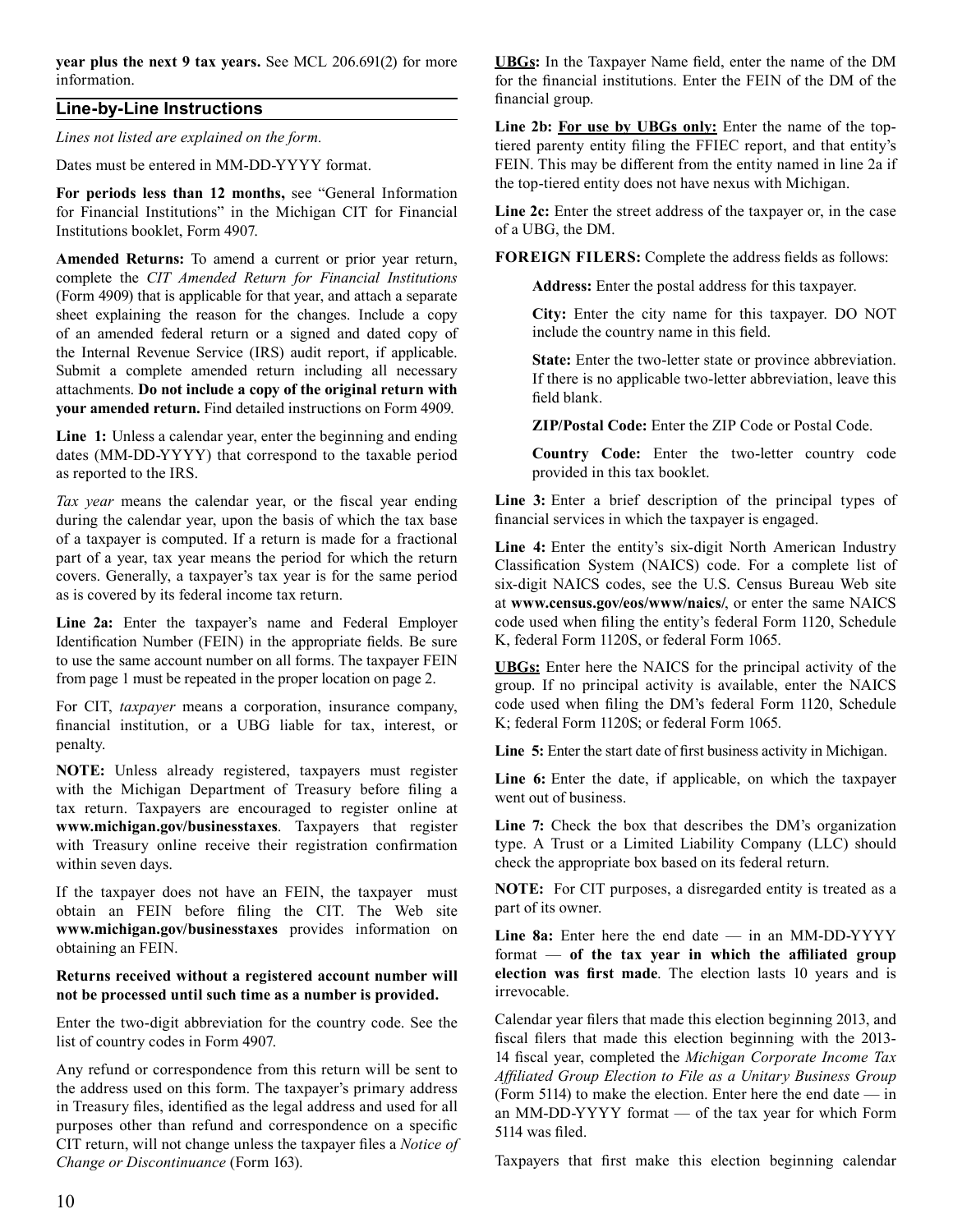year 2014 or later **do not use Form 5114**, which is now discontinued. Instead, make the election on this line of the return filed for the first year of the election, by entering the end date of that filing period in an MM-DD-YYYY format.

 **Line 8b:** Check this box if filing a Michigan UBG return and include Form 4910.

 **Lines 9a through 9c:** A taxpayer may apportion on lines 9a through 9c only if its business activities are subject to tax both within and outside of Michigan. A financial institution is *subject to tax in another state*, as that term is used here, only if:

 • It is subject to a Business Privilege Tax, a Net Income Tax, a Franchise Tax measured by net income, a Franchise Tax for the privilege of doing business, or a corporate stock tax or a tax of the type imposed under the Income Tax Act in that other state; OR

 • That other state has jurisdiction to subject the financial institution to one or more of the taxes listed above regardless of whether that state does or does not subject the financial institution to such a tax.

 *Gross Business* means the sum of the following less transactions between those entities included in a UBG:

- i. Fees, commissions, or other compensation for financial services.
- ii. Net gains, not less than zero, from the sale of loans and other intangibles.
- iii.Net gains, not less than zero, from trading in stocks, bonds, or other securities.
- iv. Interest charged to customers for carrying debit balances of margin accounts.
- v. Interest and dividends received.
- vi. Any other gross proceeds resulting from the operation as a financial institution.

 Gross Business is in Michigan to the extent:

- Receipts from credit card receivables including interest and fees or penalties in the nature of interest from credit card receivables and receipts from fees charged to credit card holders such as annual fees are in Michigan if the billing address of the credit card holder is located in Michigan.
- Credit card issuer's reimbursement fees are in Michigan if the billing address of the credit card holder is located in Michigan.
- Receipts from merchant discounts are in Michigan if the commercial domicile of the merchant is in Michigan.
- Loan servicing fees are in Michigan under any of the following circumstances:
	- For a loan secured by real property, if the real property for which the loan is secured is in Michigan.
	- For a loan secured by real property, if the real property for which the loan is secured is located both in Michigan and in one or more other states and more than 50 percent of the fair market value of the real property is located in Michigan.
	- For a loan secured by real property, if more than 50

 percent of the fair market value of the real property for which the loan is secured is not located within any one state but the borrower is located in Michigan.

 ○ For a loan not secured by real property, the borrower is located in Michigan.

 • Receipts from services are in Michigan if the recipient of the services receives all of the benefit of the services in Michigan. If the recipient of the services receives some of the benefit of the services in Michigan, the receipts are included in the numerator of the apportionment factor in proportion to the extent that the recipient receives benefit of the services in Michigan.

 • Receipts from investment assets and activities and trading assets and activities, including interest and dividends, are in Michigan if the financial institution's customer is in Michigan. If the location of the financial institution's customer cannot be determined, both of the following apply:

- Interest, dividends, and other income from investment assets and activities and from trading assets and activities, including, but not limited to, investment securities; trading account assets; federal funds; securities purchased and sold under agreements to resell or repurchase; options; futures contracts; forward contracts; notional principal contracts such as swaps; equities; and foreign currency transactions are in Michigan if the average value of the assets is assigned to a regular place of business of the taxpayer in Michigan. Interest from federal funds sold and purchased and from securities purchased under resale agreements and securities sold under repurchase agreements are in Michigan if the average value of the assets is assigned to a regular place of business of the taxpayer in Michigan. The amount of receipts and other income from investment assets and activities is in Michigan if assets are assigned to a regular place of business of the taxpayer in Michigan.
- The amount of receipts from trading assets and activities, including, but not limited to, assets and activities in the matched book, in the arbitrage book, and foreign currency transactions, but excluding amounts otherwise sourced in this section, are in Michigan if the assets are assigned to a regular place of business of the taxpayer in Michigan.
- Interest charged to customers for carrying debit balances on margin accounts without deduction of any costs incurred in carrying the accounts is in Michigan if the customer is located in Michigan.
- Interest from loans secured by real property is in Michigan if the property is located in Michigan, if the property is located both within Michigan and one or more other states and more than 50 percent of the fair market value of the real property is located in Michigan, and if more than 50 percent of the fair market value of the real property is not located within any one state but the borrower is located in Michigan.
- Interest from loans not secured by real property is in Michigan if the borrower is located in Michigan.
- Net gains from the sale of loans secured by real property or mortgage service rights relating to real property are in Michigan if the property is in Michigan, if the property is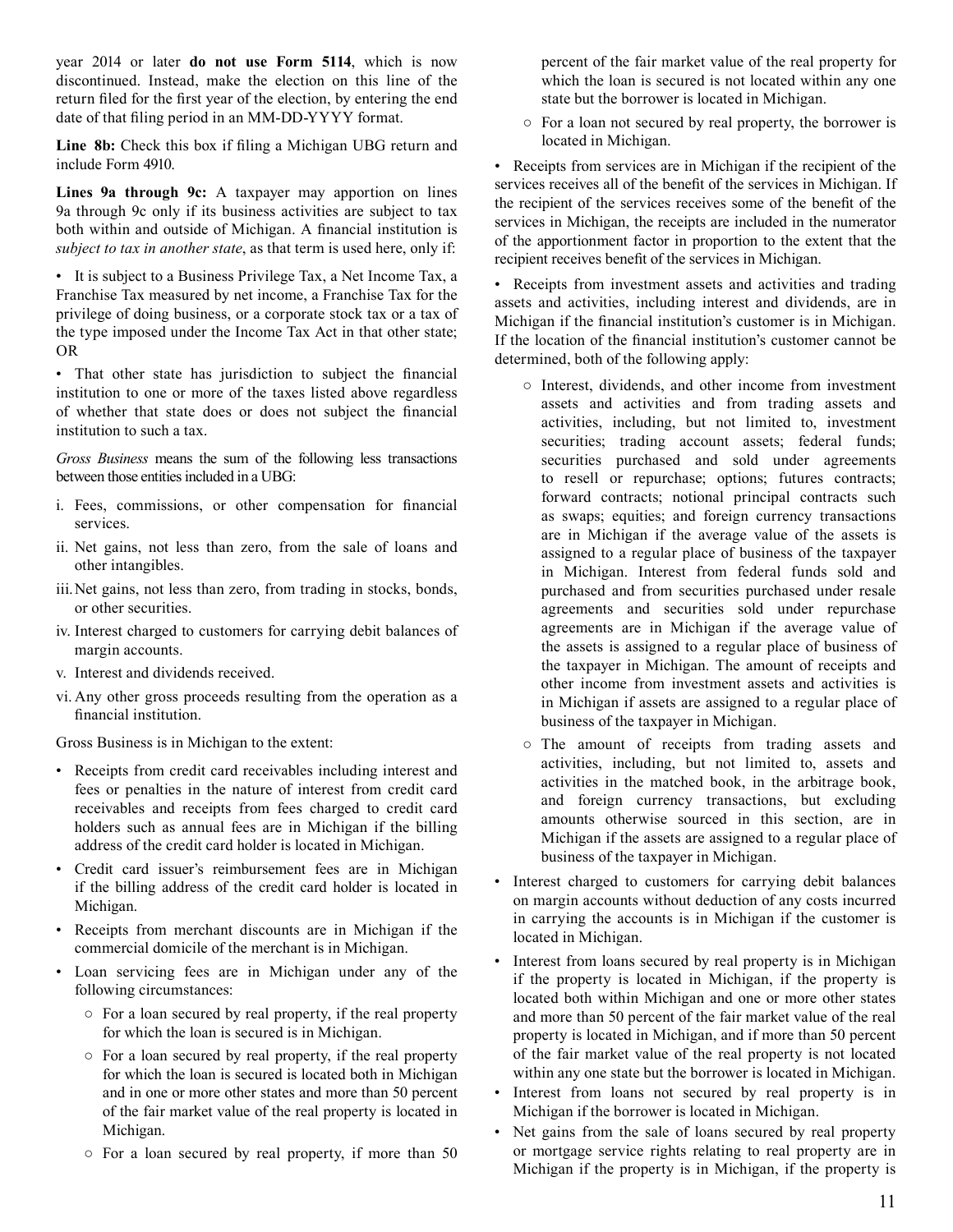located both within Michigan and one or more other states and more than 50 percent of the fair market value of the real property is located in Michigan, or if more than 50 percent of the fair market value of the real property is not located in any one state, but the borrower is located in Michigan.

- Net gains from the sale of loans not secured by real property or any other intangible assets are in Michigan if the depositor or borrower is located in Michigan.
- Receipts from the lease of real property are in Michigan if the property is located in Michigan.
- Receipts from the lease of tangible personal property are in Michigan if the property is located in Michigan when it is first placed in service by the lessee.
- Receipts from the lease of transportation tangible personal property are in Michigan if the property is used in Michigan or if the extent of use of the property in Michigan cannot be determined but the property has its principal base of operations in Michigan.

 **UBGs:** Carry amount from Form 4910, line 2C, to line 9a, and the amount from Form 4910, line 3C, to line 9b.

## **PART 1: FRANCHISE TAX**

 The following tax base calculation involves a five-year average of net capital. Enter data from the current year and four most recent tax years to complete the five-year table. For purposes of this table, treat a partial year as a full year. If the current and four preceding tax years include any short periods, the years printed in column headings for this part will not apply accurately. For example, a financial institution has a fiscal year- end of June 30 and its current tax year is a short year ending September 30, 2019. That financial institution reports the periods ending September 30, 2019, June 30, 2019, June 30, 2018, June 30, 2017, and June 30, 2016.

 **Line 10:** *Total equity capital* is defined as the amount reported by the financial institution or, in the case of a unitary business group of financial institutions the top-tiered parent entity, on certain regulatory forms designated by the FFIEC and filed with the office of the comptroller of currency, the FDIC, or the Federal Reserve System. The appropriate regulatory form from which total equity capital is reported depends on the size and nature of the reporting entity. The forms currently designated by the FFIEC and required by the CIT are:

 • The consolidated financial statement for holding companies, FR Y-9C.

 • The parent company only financial statements for small holding companies, FR Y-9SP.

 • To the extent that FR Y-9C or FR Y-9SP are not filed for the tax year, the consolidated reports of condition and income, call reports, FFIEC 031, 041, or 051.

 If any of these reports is no longer designated by FFIEC for filing, a financial institution will report that amount of total equity capital reported on a successor form or a report similar in content and designated by the FFIEC.

 **Line 11:** *Michigan obligations* means a bond, note, or other obligation issued by a governmental unit described in Section 3 of the Shared Credit Rating Act, Public Act 227 of 1985, MCL 141.1053.

 **UBGs:** For each column, sum the entries of all UBG members from the corresponding columns on Form 4910, line 14, and enter the totals here.

 **Line 12:** *United States obligations* means all obligations of the United States exempt from taxation under 31 USC 3124(a) or exempt under the United States constitution or any federal statute, including the obligations of any instrumentality or agency of the United States that are exempt from state or local taxation under the United States Constitution or any statute of the United States.

 **UBGs:** For each column, sum the entries of all UBG members from the corresponding columns on Form 4910, line 15, and enter the totals here.

 **Line 15a:** Enter the equity capital included in the financial institution equity capital (and included in line 10) of an insurance company owned by the taxpayer, to the extent that the equity capital (the financial institution's investment) is included in line 10. Consider only insurance companies as defined in MCL 206.607 and subject to the Michigan's CIT premiums tax, which does not include captive insurance companies. For purposes of this deduction, equity capital is calculated in accordance with Generally Accepted Accounting Principles.

 **UBGs:** For each column, sum the entries of all UBG members from the corresponding columns on Form 4910, line 16a, and enter the totals here.

 **Line 15b:** Enter the minimum regulatory capitalization requirements of the insurance company, which are fixed statutory minimums set forth in Michigan's Insurance Code of 1956.

 **UBGs:** For each column, sum the entries of all UBG members from the corresponding columns on Form 4910, line 16b, and enter the totals here.

 **Line 15d:** Enter the lesser of line 15a or line 15c.

 **UBGs:** For each column, sum the entries of all UBG members from the corresponding columns on Form 4910, line 16d, and enter the totals here.

## **PART 2: PAYMENTS AND TAX DUE**

 **Line 23:** Enter overpayment credited from prior MBT or CIT return.

 **UBGs:** Sum the entries of all UBG members on Form 4910, line 19.

 **Line 24:** Enter the total estimated CIT tax paid with the *CIT Quarterly Tax Return* (Form 4913) or the amount of estimated CIT tax paid through Electronic Funds Transfer. Include all payments made on returns that apply to the tax year included in this return.

 **UBGs:** Sum the entries of all UBG members on Form 4910, line 20.

 **Line 25:** Enter tax paid with the *Application for Extension of Time to File Michigan Tax Returns* (Form 4).

 **UBGs:** Sum the entries of all UBG members on Form 4910, line 21.